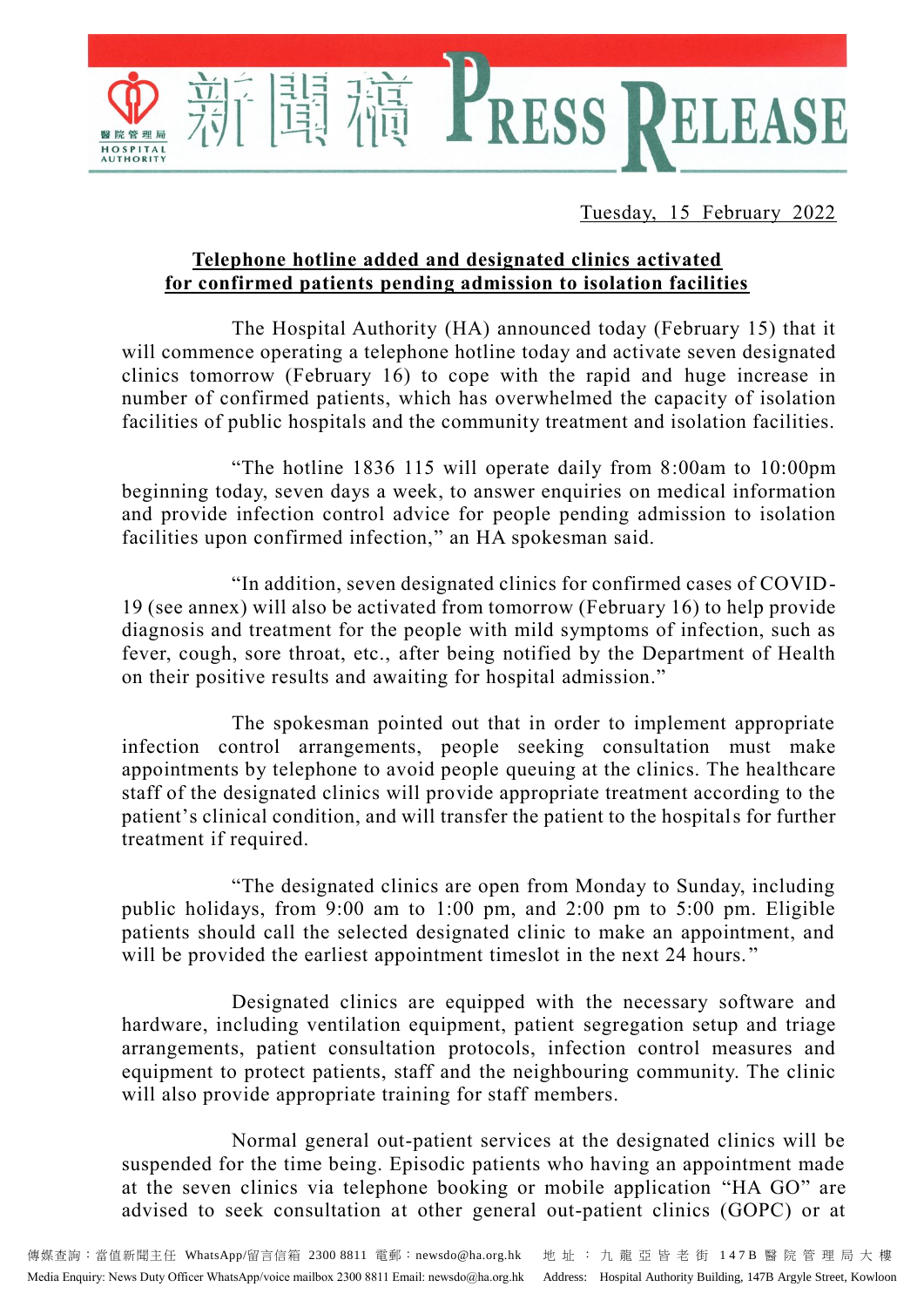private clinics. Chronic patients with follow-up appointments at the clinics are advised to refill their drugs at the Medication Refill Clinics (see annex) on the appointment day by presenting their appointment slips and identity cards.

Vaccination services (including COVID-19, seasonal influenza and pneumococcal vaccinations) at the seven clinics will also be suspended. Eligible citizens intended to receive vaccinations are advised to go to other selected general out-patient clinics or service points for the vaccinations. Government will send text messages to citizens who have made appointments for COVID-19 vaccination at the seven designated clinics and advise them to go to other community vaccination centres for vaccination service.

The distribution of deep throat saliva specimen collection packs and collection service of specimens at the seven designated clinics will also be suspended. Citizens are advised to go to other selected GOPCs or service points designated by the Government for obtaining the specimen collection packs and submitting the specimens. Details on the specimen collection packs distribution points and specimen collection points are available at the following website: [www.coronavirus.gov.hk/eng/early-testing.html.](http://www.coronavirus.gov.hk/eng/early-testing.html)

In addition, in order to focus manpower and resources to support the services of the seven designated clinics, Kam Tin Clinic in Yuen Long will also temporarily suspend services from February 16. The clinic will contact chronic patients with follow-up appointments to make alternative arrangements.

The HA will closely monitor the service needs and operation of the telephone hotline and designated clinics to dovetail with the latest development of the epidemic. The HA once again thank the public for their patience and being accommodating in complying with the arrangements so that the isolation facilities in public hospitals can accord priority to the elderly, young and patients with special medical needs. With the gradual increase in community treatment and isolation facilities, the remaining confirmed patients will be admitted in an orderly manner.

\* \* \* \* \* \*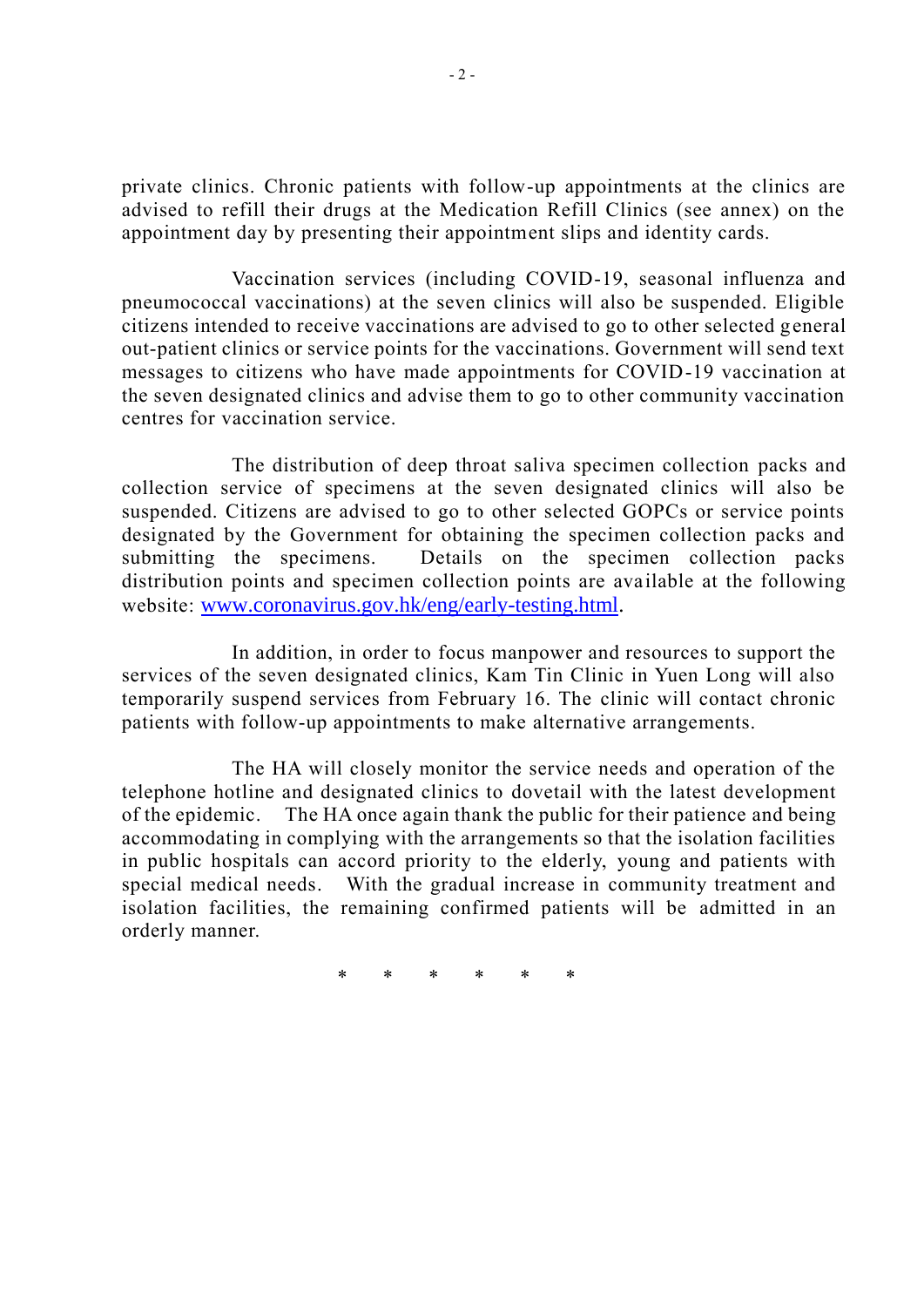## Hospital Authority Designated Clinics for COVID-19 Confirmed Cases 醫院管理局 2019 冠狀病毒病確診個案指定診所

|              | 地區<br><b>District</b>     | 指定診所                 |                        |                    | 藥物補充診所                           |                                |           |  |
|--------------|---------------------------|----------------------|------------------------|--------------------|----------------------------------|--------------------------------|-----------|--|
|              | <b>Designated Clinics</b> |                      |                        |                    | <b>Medication Refill Clinics</b> |                                |           |  |
|              |                           | 診所名稱                 | 地址                     | 預約電話               | 診所名稱                             | 地址                             | 電話        |  |
|              |                           | Name of Clinic       | <b>Address</b>         | <b>Booking Tel</b> | Name of Clinic                   | <b>Address</b>                 | Tel       |  |
| 香港           | 東區                        | 筲箕灣賽馬會普通科            | 筲箕灣柴灣道8號               | 25600211           | 柴灣普通科門診診所                        | 柴灣康民街 1號地下                     | 25560261  |  |
| Hong<br>Kong | Eastern                   | 門診診所一樓               | 一樓                     |                    | Chai Wan General Out-            | G/F, 1 Hong Man Street, Chai   |           |  |
|              |                           | 1/F, Shau Kei Wan    | 1/F, 8 Chai Wan        |                    | patient Clinic                   | Wan                            |           |  |
|              |                           | Jockey Club General  | Road, Shau Kei Wan     |                    |                                  |                                |           |  |
|              |                           | Out-patient Clinic   |                        |                    |                                  |                                |           |  |
|              | 中西區                       | 堅尼地城賽馬會普通            | 堅尼地城域多利道               | 2817 3215          | 西營盤賽馬會普通科門                       | 西營盤皇后大道西 134號                  | 28598203  |  |
|              | Central                   | 科門診診所                | 45號                    |                    | 診診所                              | 134 Queen's Road West, Sai     |           |  |
|              | &                         | Kennedy Town Jockey  | 45 Victoria Road,      |                    | Sai Ying Pun Jockey Club         | Ying Pun                       |           |  |
|              | Western                   | Club General Out-    | Kennedy Town           |                    | General Out-patient Clinic       |                                |           |  |
|              |                           | patient Clinic       |                        |                    |                                  |                                |           |  |
| 九龍           | 黃大仙                       | 柏立基普通科門診診            | 新蒲崗太子道東                | 2383 3311          | 伍若瑜普通科門診診所                       | 慈雲山雙鳳街 55 號                    | 2325 5221 |  |
| Kowloon      | 區                         | 所                    | 600號                   |                    | Wu York Yu General Out-          | 55 Sheung Fung Street, Tsz     |           |  |
|              | Wong                      | Robert Black General | 600 Prince Edward      |                    | patient Clinic                   | Wan Shan, Kowloon              |           |  |
|              | Tai Sin                   | Out-patient Clinic   | Road East, San Po      |                    |                                  |                                |           |  |
|              |                           |                      | Kong                   |                    |                                  |                                |           |  |
|              | 觀塘區                       | 九龍灣健康中心普通            | 九龍灣啟仁街9號               | 2116 2812          | 九龍灣健康中心普通科                       | 九龍灣啟仁街9號一樓                     | 2117 1549 |  |
|              | Kwun                      | 科門診診所                | 一樓                     |                    | 門診診所                             | 1/F, 9 Kai Yan Street, Kowloon |           |  |
|              | Tong                      | Kowloon Bay Health   | 1/F, 9 Kai Yan Street, |                    | Kowloon Bay Health               | Bay                            |           |  |
|              |                           | Centre General Out-  | Kowloon Bay            |                    | Centre General Out-              |                                |           |  |
|              |                           | patient Clinic       |                        |                    | patient Clinic                   |                                |           |  |
|              |                           |                      |                        |                    |                                  |                                |           |  |